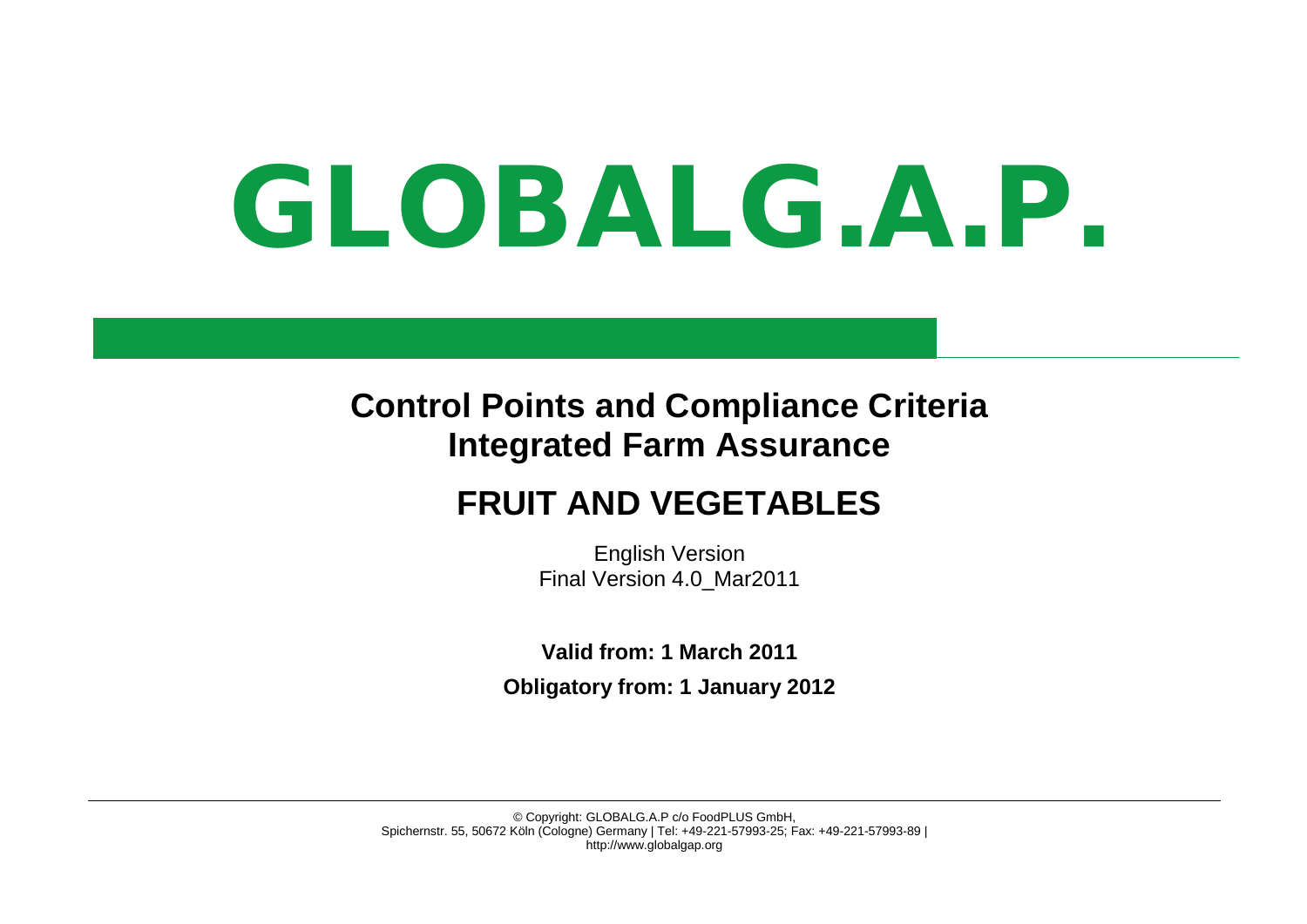

#### **CONTENTS**

- **SECTION FV FRUIT AND VEGETABLES**
	- FV.1 SOIL MANAGEMENT (N/A if no soil fumigation is practiced)
	- FV.2 SUBSTRATES (N/A if substrates are not used)
	- FV.3 PRE-HARVEST
	- FV.4 HARVESTING
	- FV.5 PRODUCE HANDLING (Applicable as long as handling takes place under ownership of the producer)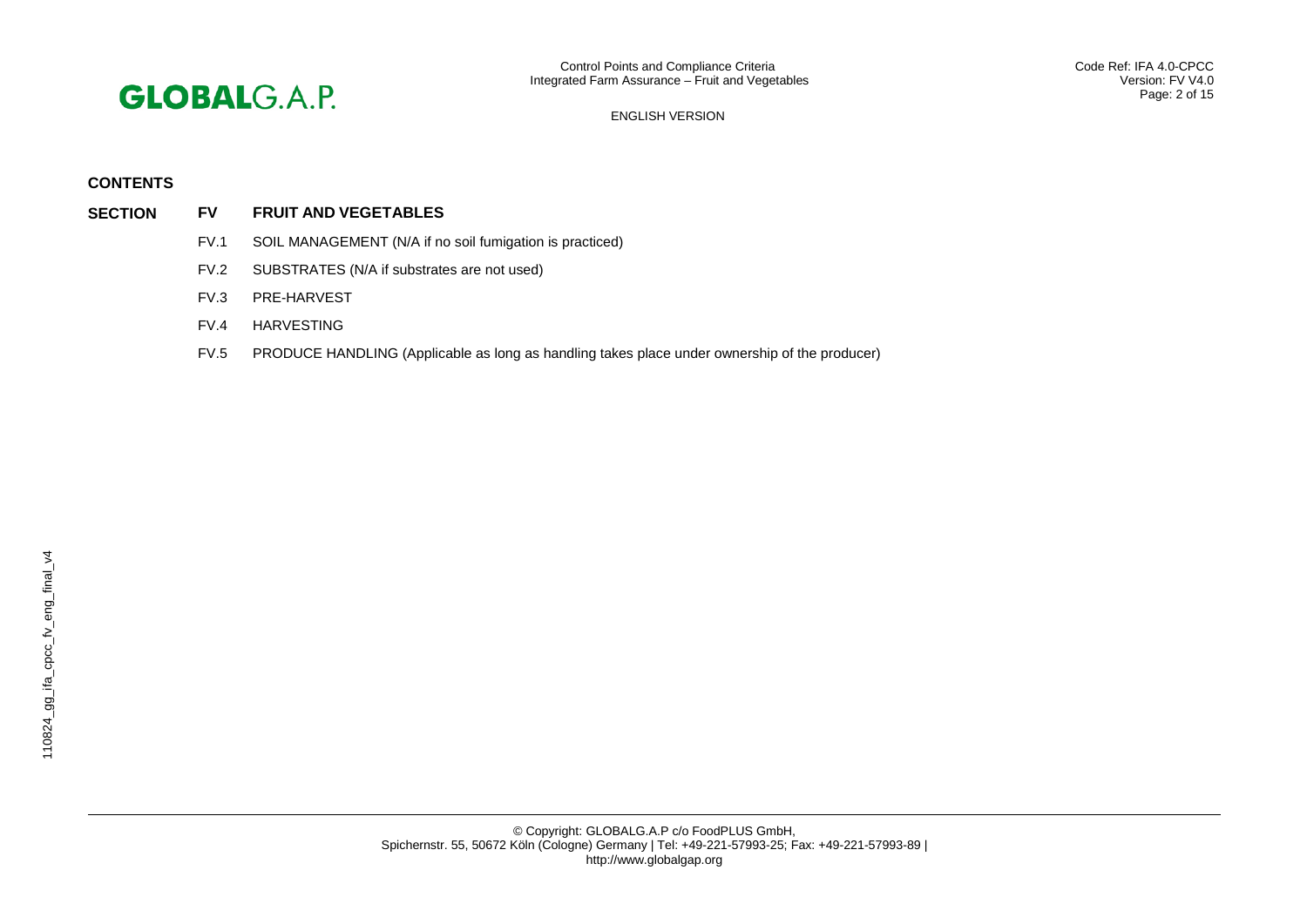

| N <sub>0</sub> | <b>Control Point</b>                                                                                                                                                                                                  | <b>Compliance Criteria</b>                                                                                                                                                                                                                                                                                                                                                                                                                                                                                                                                                                                | Level             |
|----------------|-----------------------------------------------------------------------------------------------------------------------------------------------------------------------------------------------------------------------|-----------------------------------------------------------------------------------------------------------------------------------------------------------------------------------------------------------------------------------------------------------------------------------------------------------------------------------------------------------------------------------------------------------------------------------------------------------------------------------------------------------------------------------------------------------------------------------------------------------|-------------------|
| FV.            | <b>FRUIT AND VEGETABLES</b>                                                                                                                                                                                           |                                                                                                                                                                                                                                                                                                                                                                                                                                                                                                                                                                                                           |                   |
| <b>FV.1</b>    | <b>SOIL MANAGEMENT</b> (N/A if no soil fumigation is practiced)                                                                                                                                                       |                                                                                                                                                                                                                                                                                                                                                                                                                                                                                                                                                                                                           |                   |
| <b>FV. 1.1</b> | Soil Fumigation (N/A if no soil fumigation)                                                                                                                                                                           |                                                                                                                                                                                                                                                                                                                                                                                                                                                                                                                                                                                                           |                   |
| FV. 1.1.1      | Is there a written justification for the use of soil fumigants?                                                                                                                                                       | There is written evidence and justification for the use of soil fumigants<br>including location, date, active ingredient, doses, method of application<br>and operator. The use of Methyl Bromide as soil fumigant is not<br>permitted.                                                                                                                                                                                                                                                                                                                                                                   | <b>Minor Must</b> |
| FV. 1.1.2      | Is any pre-planting interval complied with prior to planting?                                                                                                                                                         | Pre-planting interval must be recorded.                                                                                                                                                                                                                                                                                                                                                                                                                                                                                                                                                                   | <b>Minor Must</b> |
| <b>FV.2</b>    | <b>SUBSTRATES</b> (N/A if substrates are not used)                                                                                                                                                                    |                                                                                                                                                                                                                                                                                                                                                                                                                                                                                                                                                                                                           |                   |
| FV. 2.1        | Does the producer participate in substrate recycling programs for substrates<br>where available?                                                                                                                      | The producer keeps records documenting quantities recycled and dates.<br>Invoices/loading dockets are acceptable. If there is no participation in a<br>recycling program available, it should be justified.                                                                                                                                                                                                                                                                                                                                                                                               | Recom.            |
| FV. 2.2        | If chemicals are used to sterilize substrates for reuse, have the location, the date<br>of sterilization, type of chemical, method of sterilization, name of the operator and<br>pre-planting interval been recorded? | When the substrates are sterilized on the farm, the name or reference of<br>the field, orchard or greenhouse is recorded. If sterilized off farm, then<br>the name and location of the company, which sterilizes the substrate,<br>are recorded. The following are all correctly recorded: the dates of<br>sterilization (day/month/year); the name and active ingredient; the<br>machinery (e.g. 1000l-tank, etc.); the method (e.g. drenching, fogging,<br>etc.); the operator's name (i.e. the person who actually applied the<br>chemicals and did the sterilization); and the pre-planting interval. | <b>Major Must</b> |
| FV. 2.3        | If substrate of natural origin is used, can it be demonstrated that it does not come<br>from designated conservation areas?                                                                                           | There are records which prove the source of the substrates of natural<br>origin being used. These records demonstrate that the substrate does<br>not come from designated conservation areas.                                                                                                                                                                                                                                                                                                                                                                                                             | Recom.            |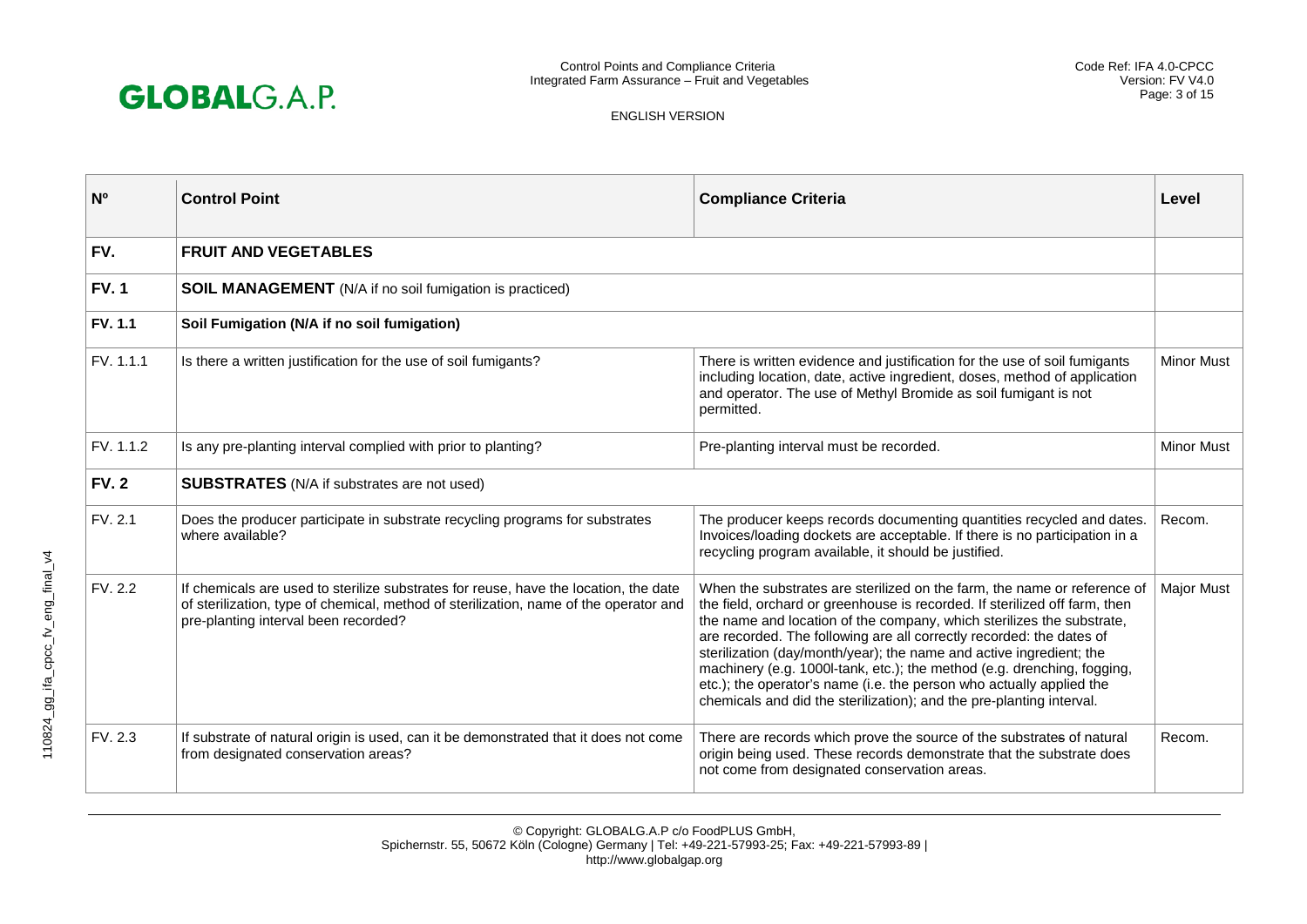

| N <sup>o</sup> | <b>Control Point</b>                                                                                                                                | <b>Compliance Criteria</b>                                                                                                                                                                                                                                                                                                                                         | Level             |
|----------------|-----------------------------------------------------------------------------------------------------------------------------------------------------|--------------------------------------------------------------------------------------------------------------------------------------------------------------------------------------------------------------------------------------------------------------------------------------------------------------------------------------------------------------------|-------------------|
| <b>FV.3</b>    | PRE-HARVEST (refer to Annex CB.1 GLOBALG.A.P Guideline - Microbiological Hazards)                                                                   |                                                                                                                                                                                                                                                                                                                                                                    |                   |
| <b>FV. 3.1</b> | Quality of Water Used for Plant Protection Product Application                                                                                      |                                                                                                                                                                                                                                                                                                                                                                    |                   |
| FV. 3.1.1      | Does the risk assessment consider the quality of the water used to make plant<br>protection product mixtures?                                       | A written risk assessment is conducted. It includes water source, type of<br>plant protection product (herbicide, insecticide, etc.), application timing<br>(growth stage of the crop), placement of application (edible part of the<br>crop, other parts of the crop, ground between crops, etc.) and corrective<br>action is taken if necessary.                 | Major Must        |
| <b>FV. 3.2</b> | <b>Application of Organic Fertilizer</b>                                                                                                            |                                                                                                                                                                                                                                                                                                                                                                    |                   |
| FV. 3.2.1      | Is organic fertilizer incorporated into the soil prior to planting or bud burst (i.e. for<br>tree crops) and not applied during the growing season? | Interval between application and harvest does not compromise food<br>safety (see also CB 5.5.2). Fertilizer application and harvest records<br>should show this.                                                                                                                                                                                                   | Major Must        |
| <b>FV. 3.3</b> | <b>Pre-Harvest Check</b>                                                                                                                            |                                                                                                                                                                                                                                                                                                                                                                    |                   |
| FV. 3.3.1      | Is there lack of evidence of excessive animal activity in the crop production area<br>that is a potential food safety risk?                         | Appropriate measures must be taken to reduce possible contamination<br>within the growing area. Example subjects to be considered include:<br>livestock near the field, high concentrations of wild life in the field,<br>rodents, domestic animals (own animals, dog walkers, etc.). Where<br>appropriate buffer areas, physical barriers, fences should be used. | <b>Minor Must</b> |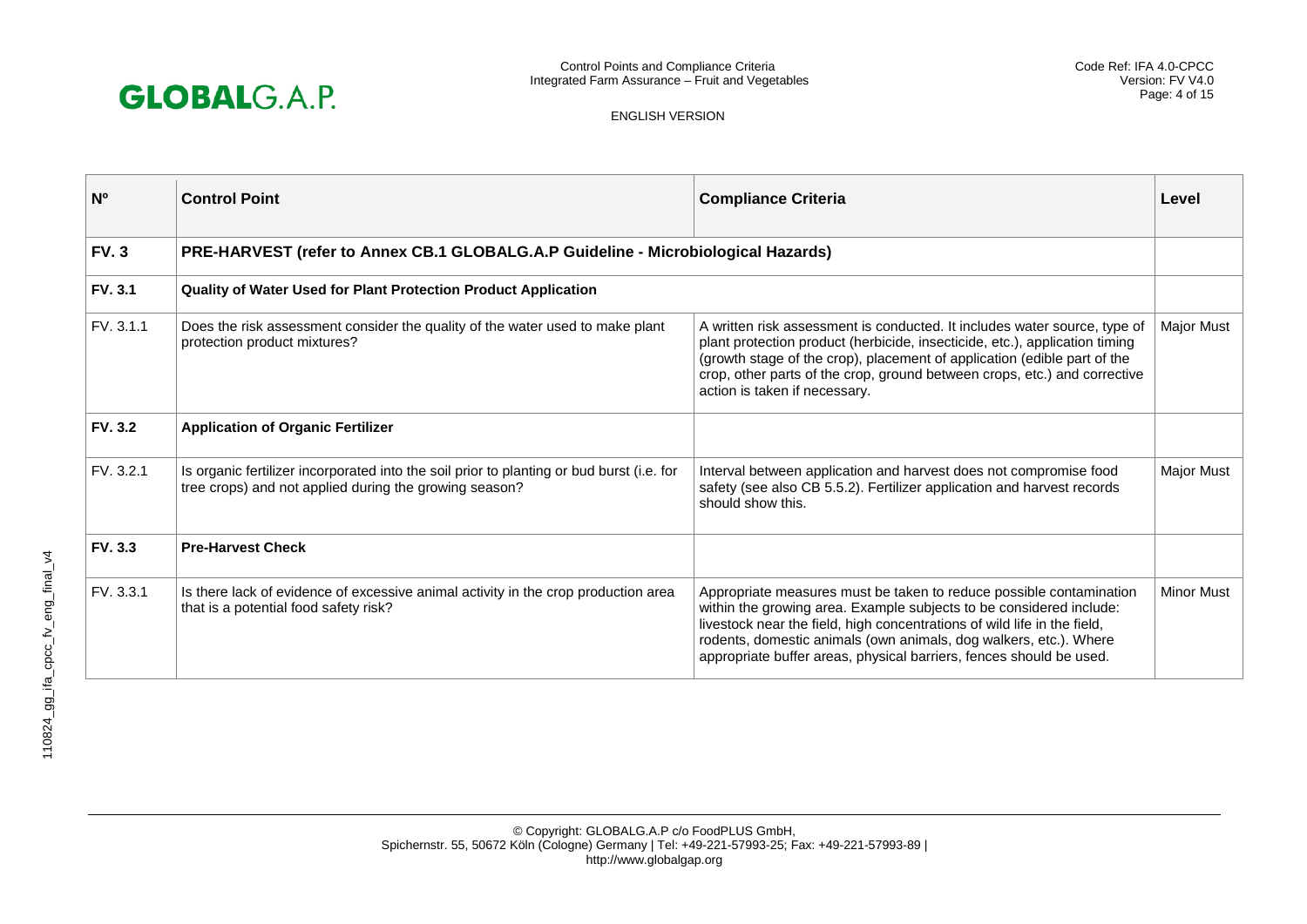

| N <sup>o</sup> | <b>Control Point</b>                                                                                                  | <b>Compliance Criteria</b>                                                                                                                                                                                                                                                                                                                                                                                                                                                                        | Level             |
|----------------|-----------------------------------------------------------------------------------------------------------------------|---------------------------------------------------------------------------------------------------------------------------------------------------------------------------------------------------------------------------------------------------------------------------------------------------------------------------------------------------------------------------------------------------------------------------------------------------------------------------------------------------|-------------------|
| <b>FV.4</b>    | <b>HARVESTING</b>                                                                                                     |                                                                                                                                                                                                                                                                                                                                                                                                                                                                                                   |                   |
| <b>FV. 4.1</b> | General (refer to Annex CB.1 GLOBALG.A.P Guideline - Microbiological Hazards)                                         |                                                                                                                                                                                                                                                                                                                                                                                                                                                                                                   |                   |
| FV. 4.1.1      | Has a hygiene risk analysis been performed for the harvest and pre-farm gate<br>transport process?                    | There is a documented and up to date (i.e. reviewed annually) risk<br>assessment covering physical, chemical and microbiological<br>contaminants and human transmissible diseases, customized to the<br>products. It must also include FV.4.1.2 to FV.4.1.12. The risk<br>assessment shall be tailored to the scale of the farm, the crop, and the<br>technical level of the business. No N/A.                                                                                                    | <b>Major Must</b> |
| FV. 4.1.2      | Is there a documented hygiene procedure for the harvesting process?                                                   | Based on the risk assessment, there is a documented hygiene<br>procedure for the harvesting process.                                                                                                                                                                                                                                                                                                                                                                                              | Major Must        |
| FV. 4.1.3      | Are documented hygiene procedures for the harvesting process implemented?                                             | The farm manager or other nominated person is responsible for<br>implementation of the hygiene procedures. No N/A.                                                                                                                                                                                                                                                                                                                                                                                | Major Must        |
| FV. 4.1.4      | Have workers received specific training in hygiene before handling produce?                                           | If there are hygiene requirements exceeding AF3.2.2, then there must be<br>evidence that the workers received specific training regarding the<br>hygiene procedures for the harvesting process. Workers must be trained<br>using written (in appropriate languages) and/or pictorial instructions to<br>prevent physical (e.g. snails, stones, insects, knives, fruit residues,<br>watches, mobile phones, etc.) microbiological, and chemical<br>contamination of the product during harvesting. | <b>Major Must</b> |
| FV. 4.1.5      | Are documented instructions and procedures for handling produce to avoid<br>contamination of the product implemented? | There is visual evidence that the workers are complying with the training<br>instructions and procedures.                                                                                                                                                                                                                                                                                                                                                                                         | <b>Major Must</b> |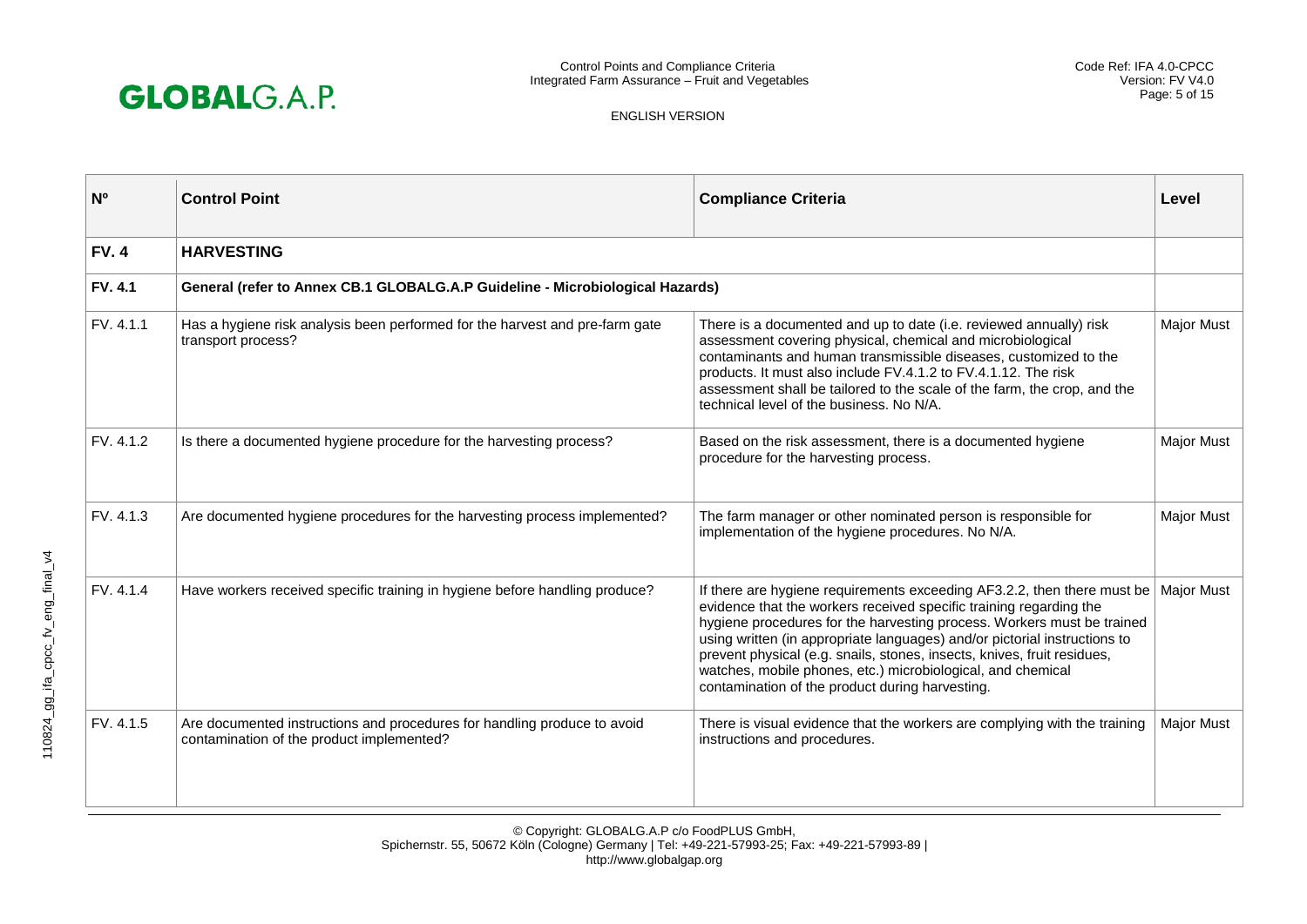

| N <sub>0</sub> | <b>Control Point</b>                                                                                                             | <b>Compliance Criteria</b>                                                                                                                                                                                                                                                                                                                                                                                                                                                                                                                                                                                                                                                                          | Level             |
|----------------|----------------------------------------------------------------------------------------------------------------------------------|-----------------------------------------------------------------------------------------------------------------------------------------------------------------------------------------------------------------------------------------------------------------------------------------------------------------------------------------------------------------------------------------------------------------------------------------------------------------------------------------------------------------------------------------------------------------------------------------------------------------------------------------------------------------------------------------------------|-------------------|
| FV. 4.1.6      | Are the containers and tools used for harvesting cleaned, maintained and<br>protected from contamination?                        | Reusable harvesting containers, harvesting tools (e.g. scissors, knives,<br>pruning shears, etc.) and harvesting equipment (e.g. machinery) are<br>cleaned and maintained. A cleaning and disinfection schedule is in place<br>to prevent produce contamination. Records are available.                                                                                                                                                                                                                                                                                                                                                                                                             | <b>Major Must</b> |
| FV. 4.1.7      | Are vehicles used for transport of harvested produce cleaned and maintained<br>where necessary according to the risk assessment? | Farm vehicles used for transport of harvested produce that are also used<br>for any purpose(s) other than transport of harvested produce, are<br>cleaned and maintained according to a schedule so as to prevent<br>produce contamination (e.g. soil, dirt, organic fertilizer, spills, etc.).                                                                                                                                                                                                                                                                                                                                                                                                      | <b>Major Must</b> |
| FV. 4.1.8      | Do harvest workers that come into direct contact with the crops have access to<br>clean hand washing equipment?                  | Wash stations shall be maintained in a clean and sanitary condition to<br>allow workers to clean and disinfect their hands. Personnel shall wash<br>their hands or make use of an alcohol-based hand sanitizer prior to start<br>of work; after each visit to a toilet; after using a handkerchief/tissue; after<br>handling contaminated material; after smoking, eating or drinking; after<br>breaks; and prior to returning to work; and at any other time when their<br>hands may have become a source of contamination. No N/A.                                                                                                                                                                | <b>Major Must</b> |
| FV. 4.1.9      | Do harvest workers have access to clean toilets in the vicinity of their work?                                                   | Field sanitation units shall be designed, constructed, and located in a<br>manner that minimizes the potential risk for product contamination and<br>allows direct accessibility for servicing. Fixed or mobile toilets (including<br>pit latrines) are constructed of materials that are easy to clean and they<br>are in good state of hygiene. Toilets are expected to be in a reasonable<br>proximity (e.g. 500m or 7 minutes) to place of work Failure point = no or<br>insufficient toilet in reasonable proximity to place of work. Not applicable<br>is only possible when harvest workers don't come in contact with<br>marketable produce during harvesting (e.g. mechanical harvesting). | <b>Minor Must</b> |
| FV. 4.1.10     | Are produce containers used exclusively for produce?                                                                             | Produce containers are only used to contain harvested product (i.e. no<br>agricultural chemicals, lubricants, oil, cleaning chemicals, plant or other<br>debris, lunch bags, tools, etc.). If multi-purpose trailers, carts, etc. are<br>used as produce containers, they must be cleaned prior to use.                                                                                                                                                                                                                                                                                                                                                                                             | <b>Major Must</b> |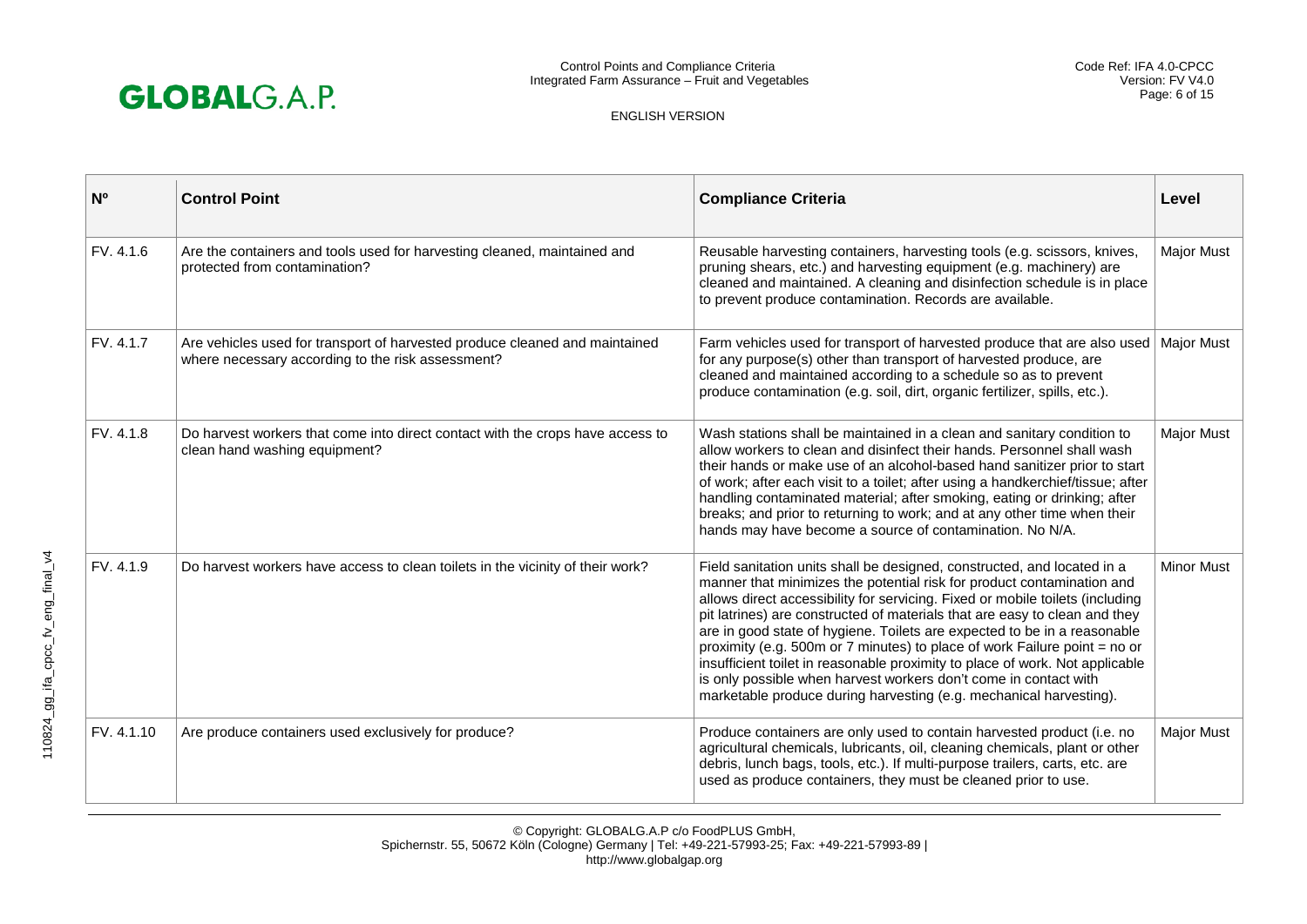

| N <sub>0</sub> | <b>Control Point</b>                                                                                                                                                                                          | <b>Compliance Criteria</b>                                                                                                                                                                                                                                                                                  | Level             |
|----------------|---------------------------------------------------------------------------------------------------------------------------------------------------------------------------------------------------------------|-------------------------------------------------------------------------------------------------------------------------------------------------------------------------------------------------------------------------------------------------------------------------------------------------------------|-------------------|
| FV. 4.1.11     | Are there written glass and clear hard plastic handling procedures in place for<br>greenhouses?                                                                                                               | Written procedures exist for handling glass and/or clear hard plastic<br>breakages in greenhouses.                                                                                                                                                                                                          | <b>Minor Must</b> |
| FV. 4.1.12     | If ice (or water) is used during any operations relating to harvest, is it made with<br>potable water and handled under sanitary conditions to prevent produce<br>contamination?                              | Any ice or water used at point of harvest must be made with potable<br>water and handled under sanitary conditions to prevent produce<br>contamination.                                                                                                                                                     | <b>Major Must</b> |
| <b>FV. 4.2</b> | Final Produce Packing at Point of Harvest (Applicable when during harvest and/or final packing, the last human contact with product takes place in-field).                                                    |                                                                                                                                                                                                                                                                                                             |                   |
| FV. 4.2.1      | Does the harvesting process hygiene procedure consider handling of harvested<br>produce and produce packed and handled directly in the field, orchard or<br>greenhouse, including short term storage at farm? | All produce packed and handled directly in the field, orchard or<br>greenhouse must be removed from the field overnight, in accordance<br>with the harvest hygiene risk assessment results. Food safety<br>requirements have to be complied with if produce is stored on a short<br>time basis at the farm. | Major Must        |
| FV. 4.2.2      | Is packed produce protected from contamination?                                                                                                                                                               | All field packed produce must be protected from contamination.                                                                                                                                                                                                                                              | <b>Major Must</b> |
| FV. 4.2.3      | Are all collection/ storage /distribution points of field packed produce maintained<br>in clean and hygienic conditions?                                                                                      | If packed produce is stored on farm, storage areas must be cleaned.                                                                                                                                                                                                                                         | <b>Major Must</b> |
| FV. 4.2.4      | Is packing material used for in-field packing, stored to protect against<br>contamination?                                                                                                                    | Packing material must be stored to protect it against contamination.                                                                                                                                                                                                                                        | Major Must        |
| FV. 4.2.5      | Are bits of packaging material and other non-produce waste removed from the<br>field?                                                                                                                         | Bits of packaging material and non-produce waste must be removed<br>from the field.                                                                                                                                                                                                                         | <b>Minor Must</b> |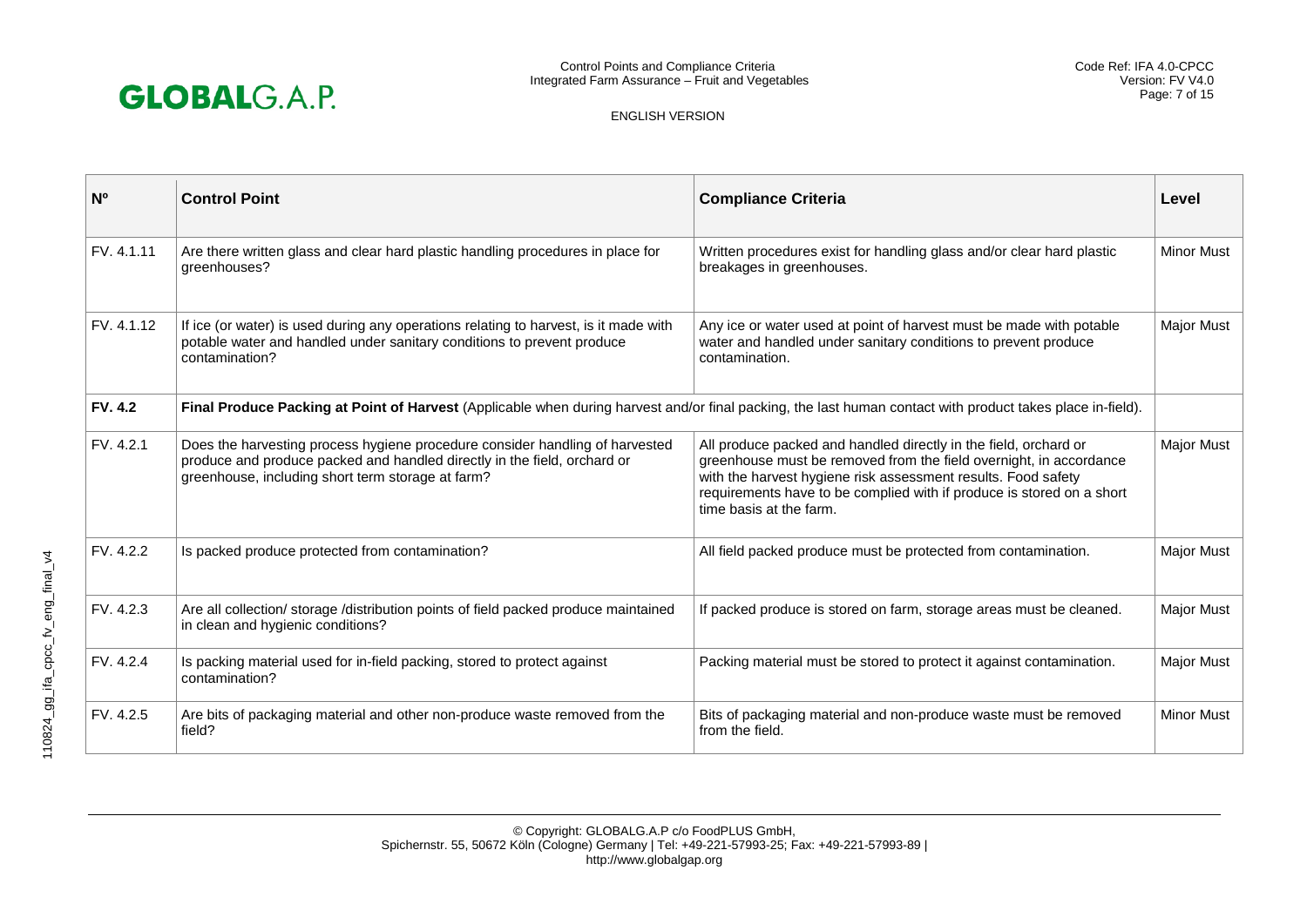

| N <sub>0</sub> | <b>Control Point</b>                                                                                                                                       | <b>Compliance Criteria</b>                                                                                                                                                                                                                  | Level             |
|----------------|------------------------------------------------------------------------------------------------------------------------------------------------------------|---------------------------------------------------------------------------------------------------------------------------------------------------------------------------------------------------------------------------------------------|-------------------|
| FV. 4.2.6      | If packed produce is stored on farm, are temperature and humidity controls<br>(where applicable) maintained and documented?                                | When packed produce is stored on farm, temperature and humidity<br>controls (where applicable) must be maintained and documented, in<br>accordance with the hygiene risk assessment results and quality<br>requirements.                    | <b>Major Must</b> |
| <b>FV.5</b>    | PRODUCE HANDLING (Applicable as long as handling takes place under ownership of the producer)                                                              |                                                                                                                                                                                                                                             |                   |
| <b>FV. 5.1</b> | <b>Principles of Hygiene</b>                                                                                                                               |                                                                                                                                                                                                                                             |                   |
| FV 5.1.1       | Has a hygiene risk assessment been performed for the harvested crop handling<br>process that covers the hygiene aspects of the produce handling operation? | There is a documented and up to date (reviewed annually) risk<br>assessment covering physical, chemical and microbiological<br>contaminants and human transmissible diseases, customized to the<br>products and produce handling operation. | Major Must        |
| FV. 5.1.2      | Is there a documented hygiene procedure for the produce handling activities?                                                                               | Based on the risk assessment there is a documented procedure for the<br>produce handling activities.                                                                                                                                        | Major Must        |
| FV. 5.1.3      | Is the documented hygiene procedure implemented for the process of harvested<br>produce handling?                                                          | The farm manager or other nominated person is responsible for<br>implementation of the hygiene procedure as a direct result of the<br>produce handling hygiene risk assessment.                                                             | Major Must        |
| <b>FV. 5.2</b> | <b>Personal Hygiene</b>                                                                                                                                    |                                                                                                                                                                                                                                             |                   |
| FV. 5.2.1      | Have workers received specific training in personal hygiene prior to handling<br>produce?                                                                  | There must be evidence that the workers received training regarding the<br>hygiene topics of the risk assessment for produce handling.                                                                                                      | Major Must        |
| FV. 5.2.2      | Do the workers implement the hygiene instructions for handling produce?                                                                                    | There is evidence that the workers are complying with the hygiene<br>instructions.                                                                                                                                                          | <b>Minor Must</b> |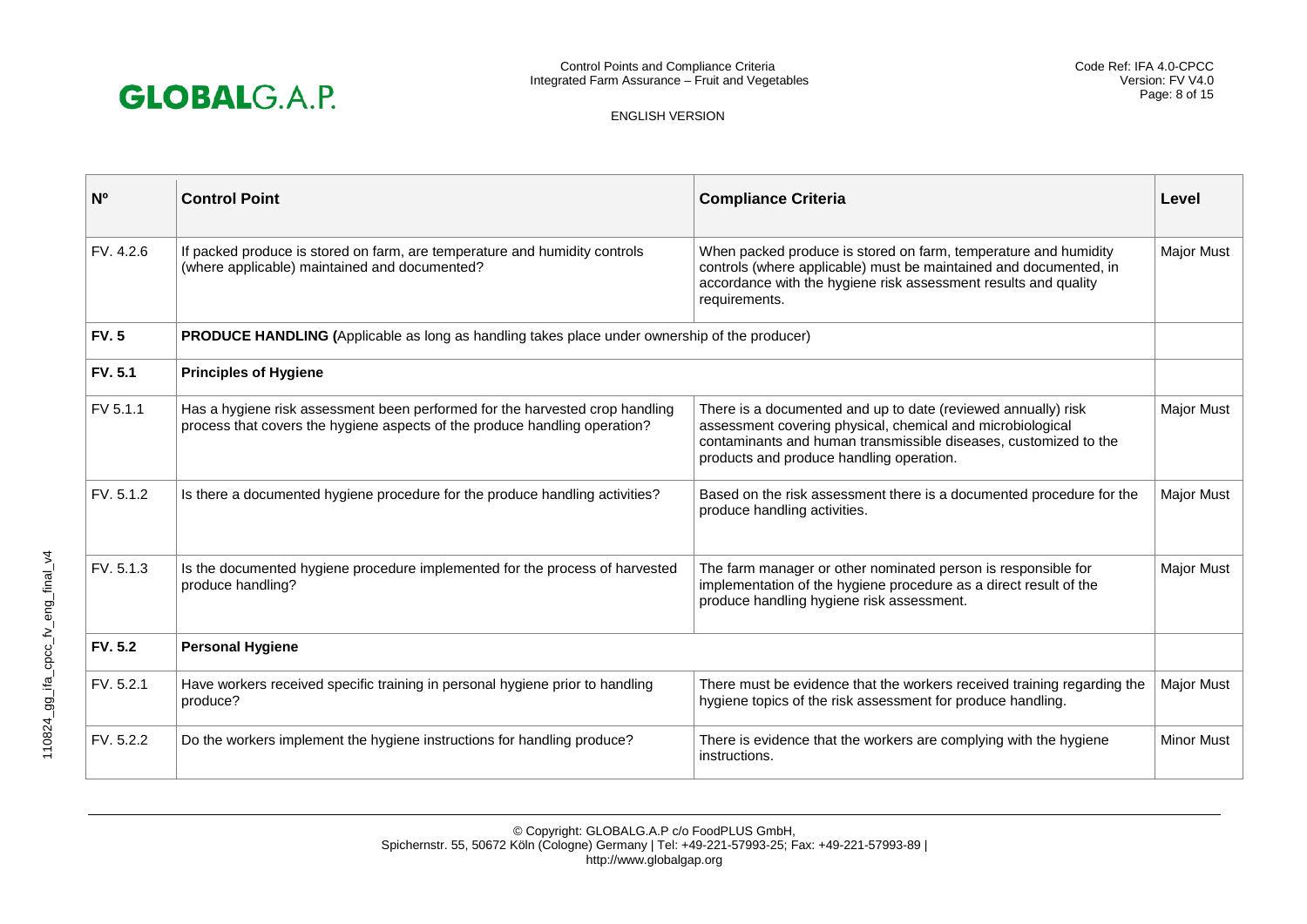

| N <sub>o</sub> | <b>Control Point</b>                                                                                                                   | <b>Compliance Criteria</b>                                                                                                                                                                                                                                                                                                                                                                                                                                                                                                                                                                                                                                                                                                | Level             |
|----------------|----------------------------------------------------------------------------------------------------------------------------------------|---------------------------------------------------------------------------------------------------------------------------------------------------------------------------------------------------------------------------------------------------------------------------------------------------------------------------------------------------------------------------------------------------------------------------------------------------------------------------------------------------------------------------------------------------------------------------------------------------------------------------------------------------------------------------------------------------------------------------|-------------------|
| FV. 5.2.3      | Are all workers wearing outer garments that are clean, appropriate for the task(s),<br>and able to protect produce from contamination? | All workers wear outer garments (e.g. smocks, aprons, sleeves, gloves)<br>that are clean and appropriate for the task(s) according to the risk<br>analysis. This will be tailored to the crop and the technical level of the<br>business.                                                                                                                                                                                                                                                                                                                                                                                                                                                                                 | Recom.            |
| FV. 5.2.4      | Are smoking, eating, chewing and drinking confined to designated areas<br>segregated from products?                                    | Smoking, eating, chewing and drinking are confined to designated areas<br>and are never allowed in the produce handling or storage areas.<br>(Drinking water is the exception).                                                                                                                                                                                                                                                                                                                                                                                                                                                                                                                                           | <b>Minor Must</b> |
| FV. 5.2.5      | Are signs clearly displayed in the packing facilities, which communicate the<br>primary hygiene instructions to workers and visitors?  | Signs with the main hygiene instructions must be visibly displayed in the<br>packing facility.                                                                                                                                                                                                                                                                                                                                                                                                                                                                                                                                                                                                                            | <b>Minor Must</b> |
| <b>FV. 5.3</b> | <b>Sanitary Facilities</b>                                                                                                             |                                                                                                                                                                                                                                                                                                                                                                                                                                                                                                                                                                                                                                                                                                                           |                   |
| FV. 5.3.1      | Do workers in the packing facility have access to clean toilets and hand washing<br>facilities in the vicinity of their work?          | Toilets in a good state of hygiene must not open directly onto the<br>produce handling area, unless the door is self-closing. Hand washing<br>facilities, containing non-perfumed soap, water to clean and disinfect<br>hands, and hand dry facilities must be accessible and near to the toilets<br>(as near as possible without the potential for cross-contamination).<br>Workers shall wash their hands prior to start of work; after each visit to a<br>toilet; after using a handkerchief/tissue; after handling contaminated<br>material; after smoking, eating or drinking, after breaks; and prior to<br>returning to work; and at any other time when their hands may have<br>become a source of contamination. | <b>Major Must</b> |
| FV. 5.3.2      | Are signs clearly displayed instructing workers to wash their hands before<br>returning to work?                                       | Signs must be visible with clear instructions that hands must be washed<br>before handling produce. Workers shall wash their hands prior to start of<br>work, after each visit to a toilet, after using a handkerchief/tissue, after<br>handling contaminated material, after smoking, eating or drinking, after<br>breaks and prior to returning to work and at any other time when their<br>hands may have become a source of contamination.                                                                                                                                                                                                                                                                            | <b>Major Must</b> |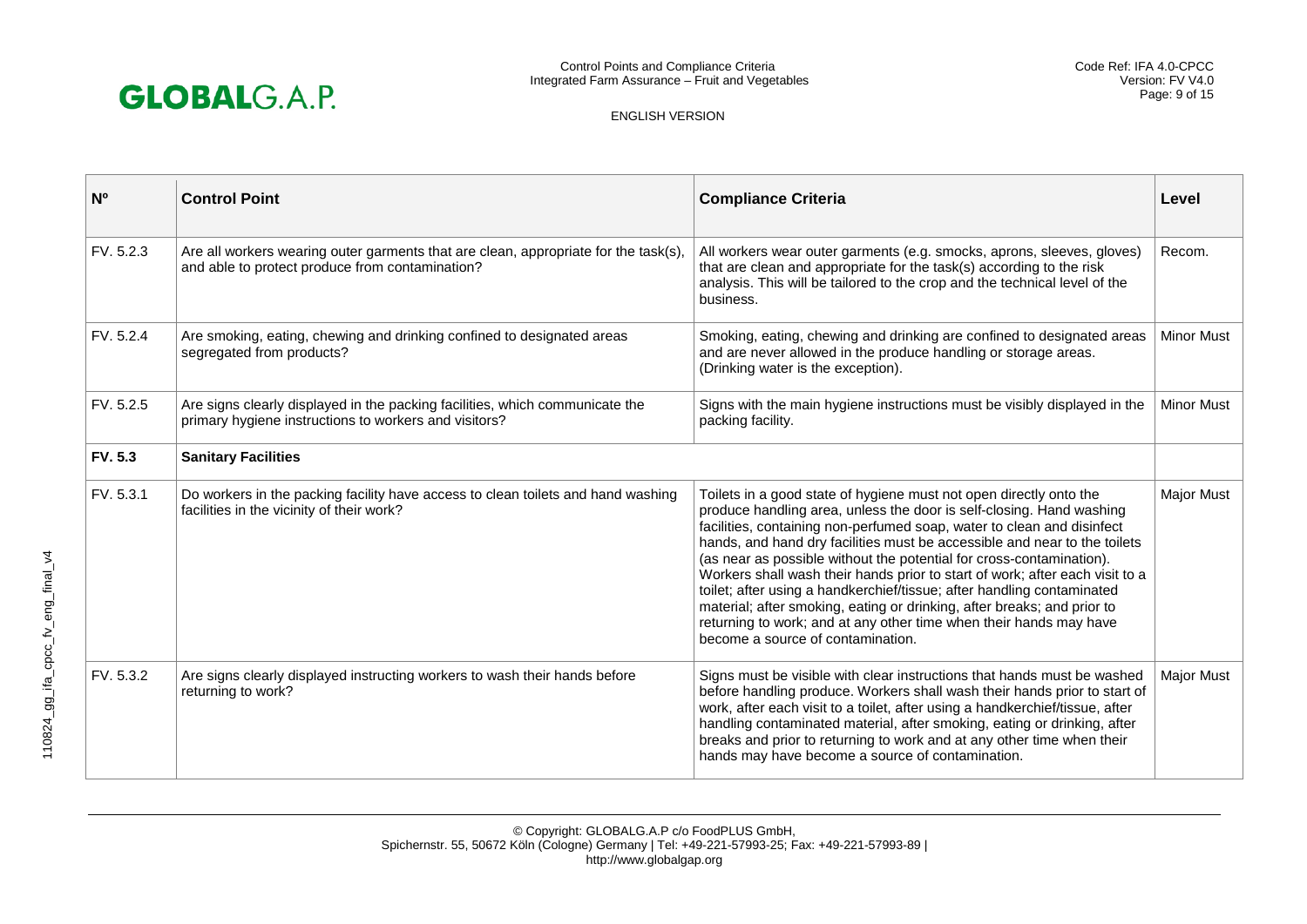

| N <sup>o</sup> | <b>Control Point</b>                                                                                                                                                          | <b>Compliance Criteria</b>                                                                                                                                                                                                                                                                                                                                                 | Level             |
|----------------|-------------------------------------------------------------------------------------------------------------------------------------------------------------------------------|----------------------------------------------------------------------------------------------------------------------------------------------------------------------------------------------------------------------------------------------------------------------------------------------------------------------------------------------------------------------------|-------------------|
| FV. 5.3.3      | Are there suitable changing facilities for the workers?                                                                                                                       | The changing facilities should be used to change clothing and protective<br>outer garments as required.                                                                                                                                                                                                                                                                    | Recom.            |
| FV. 5.3.4      | Are there lockable storage facilities for the belongings of the workers?                                                                                                      | Secure storage facilities should be provided at the changing facility to<br>protect the workers' personal belongings.                                                                                                                                                                                                                                                      | Recom.            |
| <b>FV. 5.4</b> | <b>Packing and Storage areas</b>                                                                                                                                              |                                                                                                                                                                                                                                                                                                                                                                            |                   |
| FV. 5.4.1      | Are produce handling and storage facilities and equipment cleaned and<br>maintained so as to prevent contamination?                                                           | To prevent contamination, produce handling and storage facilities and<br>equipment (i.e. process lines and machinery, walls, floors, storage<br>areas, pallets, etc.) must be cleaned and/or maintained according to the<br>cleaning and maintenance schedule which includes defined minimum<br>frequency. Documented records of cleaning and maintenance must be<br>kept. | <b>Minor Must</b> |
| FV. 5.4.2      | Are cleaning agents, lubricants, etc. stored to prevent chemical contamination of<br>produce?                                                                                 | To avoid chemical contamination of produce, cleaning agents, lubricants<br>etc. are kept in a designated area, away from where produce is packed.                                                                                                                                                                                                                          | <b>Minor Must</b> |
| FV. 5.4.3      | Are cleaning agents, lubricants etc. that may come into contact with produce,<br>approved for application in the food industry? Are label instructions followed<br>correctly? | Documented evidence exists (i.e. specific label mention or technical data<br>sheet) authorizing use for the food industry of cleaning agents, lubricants<br>etc. which may come into contact with produce.                                                                                                                                                                 | <b>Minor Must</b> |
| FV. 5.4.4      | Are all forklifts and other driven transport trolleys clean and well maintained and<br>of suitable type to avoid contamination through emissions?                             | Internal transport should be maintained in a manner to avoid produce<br>contamination, with special attention to fume emissions. Forklifts and<br>other driven transport trolleys should be electric or gas-driven.                                                                                                                                                        | Recom.            |
| FV. 5.4.5      | Is rejected produce and waste material in the packing environment stored in<br>designated areas, which are routinely cleaned and/or disinfected?                              | Rejected produce and waste materials are stored in clearly designated<br>and segregated areas designed to avoid contamination of products.<br>These areas are routinely cleaned and/or disinfected according to the<br>cleaning schedule. Only daily accumulations of rejected produce and<br>waste materials are acceptable.                                              | <b>Minor Must</b> |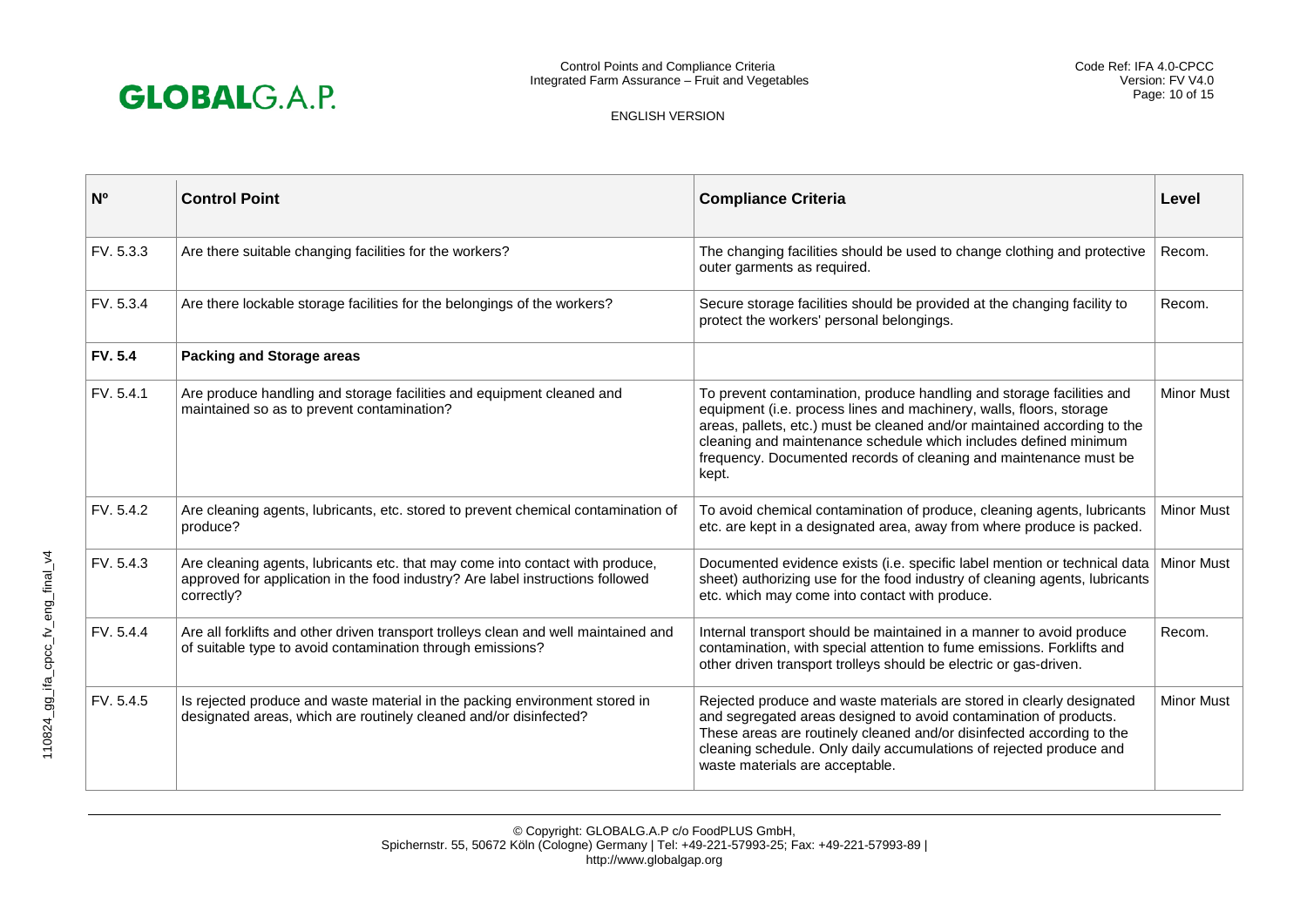

| N <sup>o</sup> | <b>Control Point</b>                                                                                                                 | <b>Compliance Criteria</b>                                                                                                                                                                                                              | Level             |
|----------------|--------------------------------------------------------------------------------------------------------------------------------------|-----------------------------------------------------------------------------------------------------------------------------------------------------------------------------------------------------------------------------------------|-------------------|
| FV. 5.4.6      | Are breakage safe lamps and/or lamps with a protective cap used above the<br>sorting, weighing and storage area?                     | In case of breakage, light bulbs and fixtures suspended above produce<br>or material used for produce handling are of a safety type or are<br>protected/shielded so as to prevent contamination of food.                                | <b>Major Must</b> |
| FV. 5.4.7      | Are there documented handling procedures for glass and clear hard plastic?                                                           | Written procedures exist for handling glass and/or clear hard plastic<br>breakages in produce handling, preparation and storage areas.                                                                                                  | <b>Minor Must</b> |
| FV. 5.4.8      | Are packing materials clean and stored in clean and hygienic conditions?                                                             | To prevent product contamination until used, packing materials<br>(including re-useable crates) are stored in a clean and hygienic area.                                                                                                | <b>Minor Must</b> |
| FV. 5.4.9      | Is animal access to the facilities restricted?                                                                                       | Measures are in place to prevent access by animals.                                                                                                                                                                                     | <b>Minor Must</b> |
| <b>FV. 5.5</b> | <b>Quality Control</b>                                                                                                               |                                                                                                                                                                                                                                         |                   |
| FV. 5.5.1      | Are temperature and humidity (where applicable) controls maintained and<br>documented where produce is packed and/or stored on farm? | If packed produce is stored on farm, temperature and humidity controls<br>(where applicable and also for controlled atmosphere storage) must be<br>maintained and documented in accordance with the hygiene risk<br>assessment results. | <b>Major Must</b> |
| FV. 5.5.2      | Is there a procedure for verifying measuring and temperature control equipment?                                                      | Equipment used for weighing and/or temperature control, must be<br>routinely verified to see if equipment is calibrated according to the<br>hygiene risk assessment.                                                                    | <b>Minor Must</b> |
| <b>FV.5.6</b>  | <b>Pest Control</b>                                                                                                                  |                                                                                                                                                                                                                                         |                   |
| FV. 5.6.1      | Are there procedures for monitoring and correcting pest populations in the<br>packing and storing areas?                             | Awareness at interview. Visual assessment. No N/A.                                                                                                                                                                                      | <b>Minor Must</b> |
| FV. 5.6.2      | Is there visual evidence that the pest monitoring and correcting process are<br>effective?                                           | Visual assessment. No N/A.                                                                                                                                                                                                              | <b>Minor Must</b> |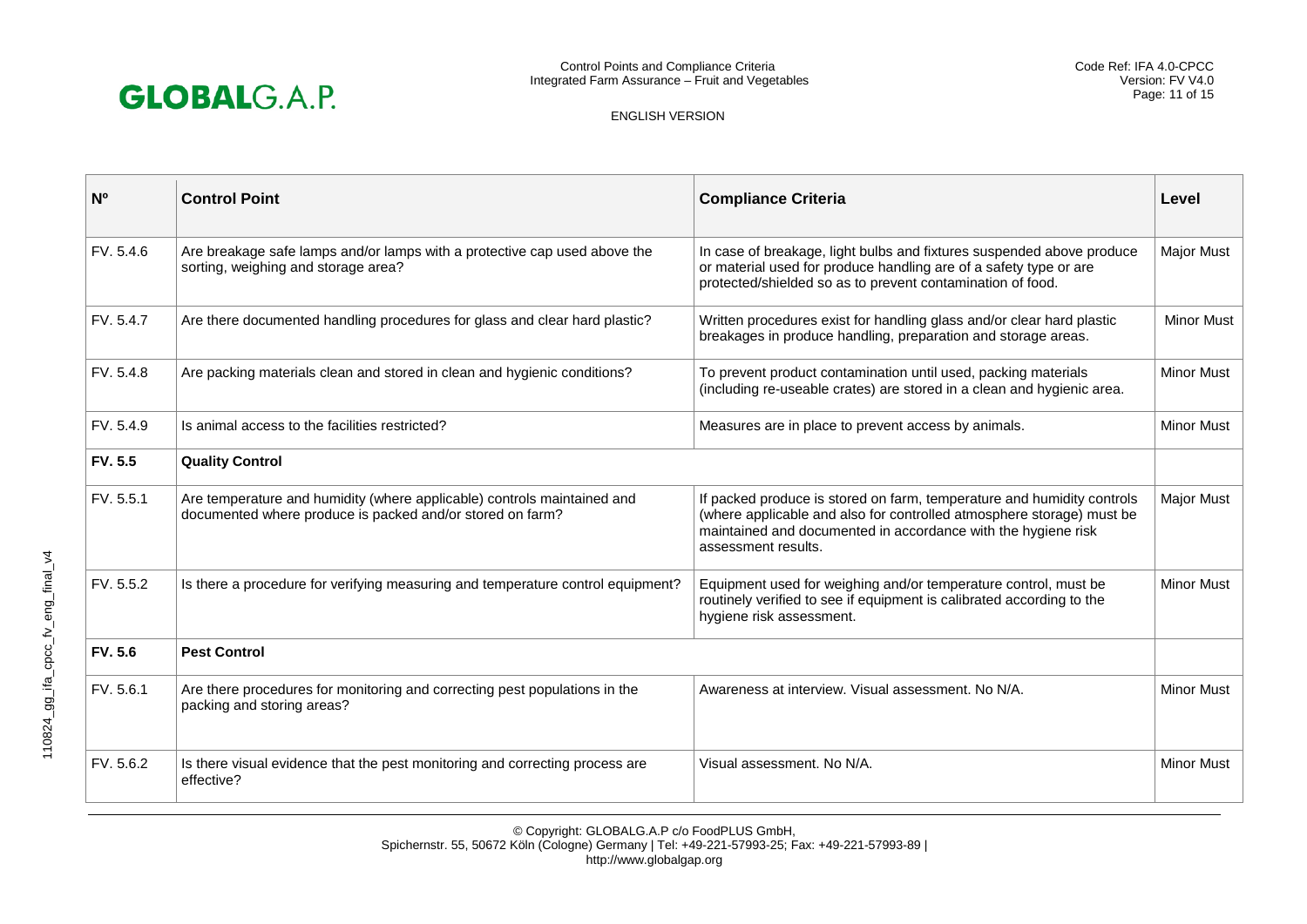

| N <sub>0</sub> | <b>Control Point</b>                                                                                                                                                    | <b>Compliance Criteria</b>                                                                                                                                                                                                                                                                                                                                                                                                                                                                                                                                                                         | Level             |
|----------------|-------------------------------------------------------------------------------------------------------------------------------------------------------------------------|----------------------------------------------------------------------------------------------------------------------------------------------------------------------------------------------------------------------------------------------------------------------------------------------------------------------------------------------------------------------------------------------------------------------------------------------------------------------------------------------------------------------------------------------------------------------------------------------------|-------------------|
| FV. 5.6.3      | Are detailed records kept of pest control inspections and necessary actions<br>taken?                                                                                   | Monitoring is scheduled and there are records of pest control inspections<br>and follow up action plan(s).                                                                                                                                                                                                                                                                                                                                                                                                                                                                                         | <b>Minor Must</b> |
| <b>FV. 5.7</b> | Post-Harvest Washing (N/A when no post-harvest washing)                                                                                                                 |                                                                                                                                                                                                                                                                                                                                                                                                                                                                                                                                                                                                    |                   |
| FV. 5.7.1      | Is the source of water used for final product washing potable or declared suitable<br>by the competent authorities?                                                     | The water has been declared suitable by the competent authorities<br>and/or within the last 12 months a water analysis has been carried out at<br>the point of entry into the washing machinery. The levels of the<br>parameters analyzed are within accepted WHO thresholds or are<br>accepted as safe for the food industry by the competent authorities.                                                                                                                                                                                                                                        | <b>Major Must</b> |
| FV. 5.7.2      | If water is re-circulated for final product washing, has this water been filtered and<br>are pH, concentration and exposure levels to disinfectant routinely monitored? | Where water is re-circulated for final produce washing, it is filtered and<br>disinfected, and pH, concentration and exposure levels to disinfectant<br>are routinely monitored. Documented records are maintained. Filtering<br>must be done with an effective system for solids and suspensions that<br>have a documented routine cleaning schedule according to usage rates<br>and water volume. Where recording of automatic filter backwash events<br>and changes in dosage rates by automated sanitizer injectors may be<br>impossible, a written procedure/policy must explain the process. | Major Must        |
| FV. 5.7.3      | Is the laboratory carrying out the water analysis a suitable one?                                                                                                       | The water analysis for the product washing is undertaken by a laboratory<br>currently accredited to ISO 17025 or its national equivalent or that can<br>demonstrate via documentation that it is in the process of gaining<br>accreditation.                                                                                                                                                                                                                                                                                                                                                       | Recom.            |
| <b>FV. 5.8</b> | Post-Harvest Treatments (N/A when no post-harvest treatments)                                                                                                           |                                                                                                                                                                                                                                                                                                                                                                                                                                                                                                                                                                                                    |                   |
| FV. 5.8.1      | Are all label instructions observed?                                                                                                                                    | There are clear procedures and documentation available, (e.g.<br>application records for post-harvest biocides, waxes and plant protection<br>products) which demonstrate compliance with the label instructions for<br>chemicals applied.                                                                                                                                                                                                                                                                                                                                                         | <b>Major Must</b> |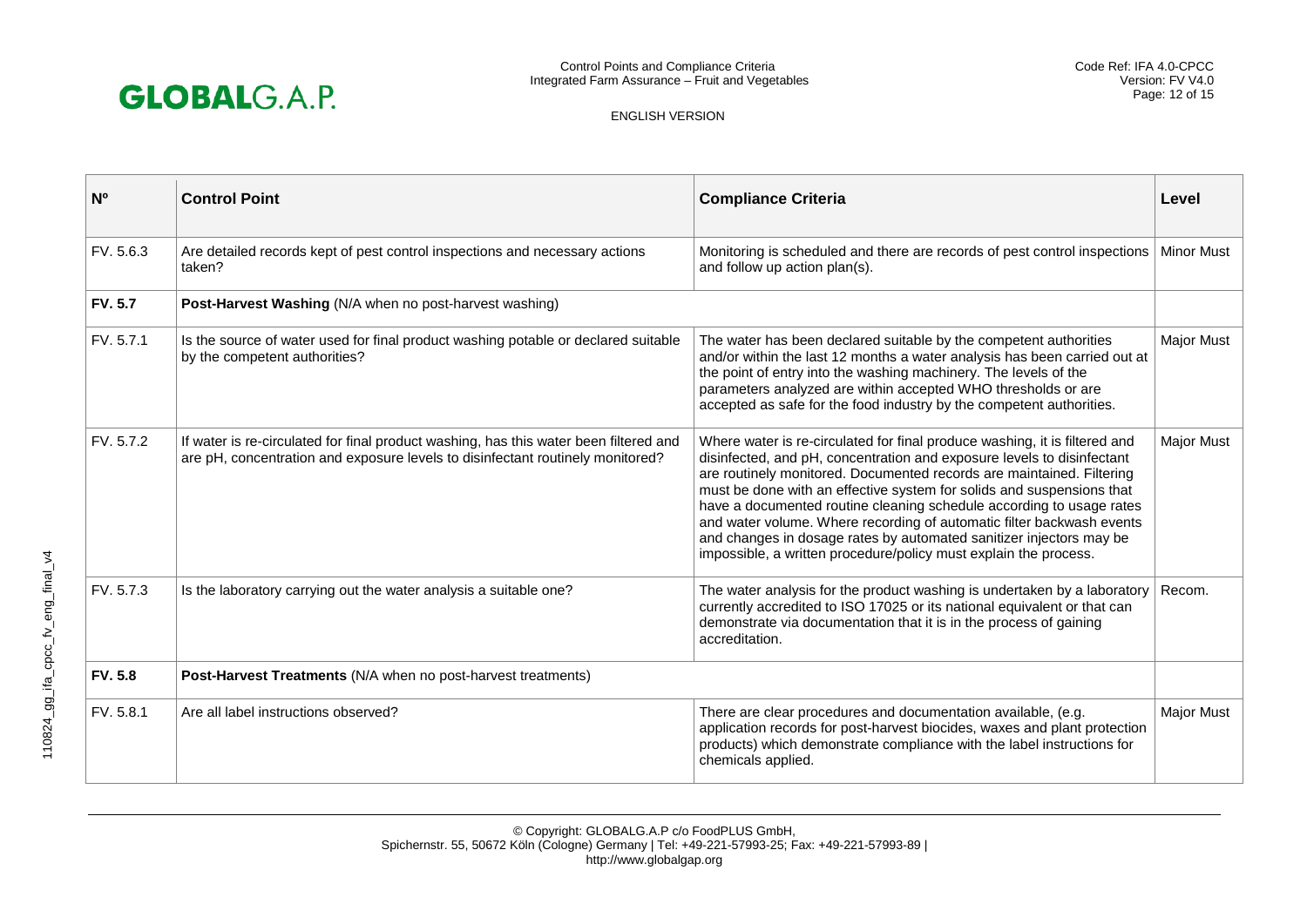

| N <sup>o</sup> | <b>Control Point</b>                                                                                                                                                                                                                    | <b>Compliance Criteria</b>                                                                                                                                                                                                                                                                                                                                                                                                                                                                                                                                                                                                                                                                                 | Level             |
|----------------|-----------------------------------------------------------------------------------------------------------------------------------------------------------------------------------------------------------------------------------------|------------------------------------------------------------------------------------------------------------------------------------------------------------------------------------------------------------------------------------------------------------------------------------------------------------------------------------------------------------------------------------------------------------------------------------------------------------------------------------------------------------------------------------------------------------------------------------------------------------------------------------------------------------------------------------------------------------|-------------------|
| FV. 5.8.2      | Are all the biocides, waxes and plant protection products used for post-harvest<br>protection of the harvested crop officially registered in the country of use?                                                                        | All the post harvest biocides, waxes and plant protection products used<br>on harvested crop are officially registered or permitted by the appropriate<br>governmental organization in the country of application. They are<br>approved for use in the country of application and are approved for use<br>on the harvested crop to which they is applied as indicated on the<br>biocides, waxes and crop protection products' labels. Where no official<br>registration scheme exists, refer to the GLOBALG.A.P Guideline (CB<br>Annex 4 PPP Product Use in Countries that allow Extrapolation) on this<br>subject and the FAO International Code of Conduct on the Distribution<br>and Use of Pesticides. | Major Must        |
| FV. 5.8.3      | Is an up-to-date list maintained of post-harvest plant protection products that are<br>used, and approved for use, on crops being grown?                                                                                                | An up to date documented list, that takes into account any changes in<br>local and national legislation for biocides, waxes and plant protection<br>products, is available for the commercial brand names (including any<br>active ingredient composition) that are used as post-harvest plant<br>protection products for produce grown on the farm under GLOBALG.A.P<br>within the last 12 months. No N/A.                                                                                                                                                                                                                                                                                                | <b>Minor Must</b> |
| FV. 5.8.4      | Is the technically responsible person for the application of post harvest plant<br>protection products able to demonstrate competence and knowledge with regard<br>to the application of biocides, waxes and plant protection products? | The technically responsible person for the post harvest biocides, waxes<br>and plant protection products applications can demonstrate sufficient<br>level of technical competence via nationally recognized certificates or<br>formal training.                                                                                                                                                                                                                                                                                                                                                                                                                                                            | Major Must        |
| FV. 5.8.5      | Is the source of water used for post-harvest treatments potable or declared<br>suitable by the competent authorities?                                                                                                                   | The water has been declared suitable by the competent authorities<br>and/or within the last 12 months a water analysis has been carried out at<br>the point of entry into the washing machinery. The levels of the<br>parameters analyzed are within accepted WHO thresholds or are<br>accepted as safe for the food industry by the competent authorities.                                                                                                                                                                                                                                                                                                                                                | <b>Major Must</b> |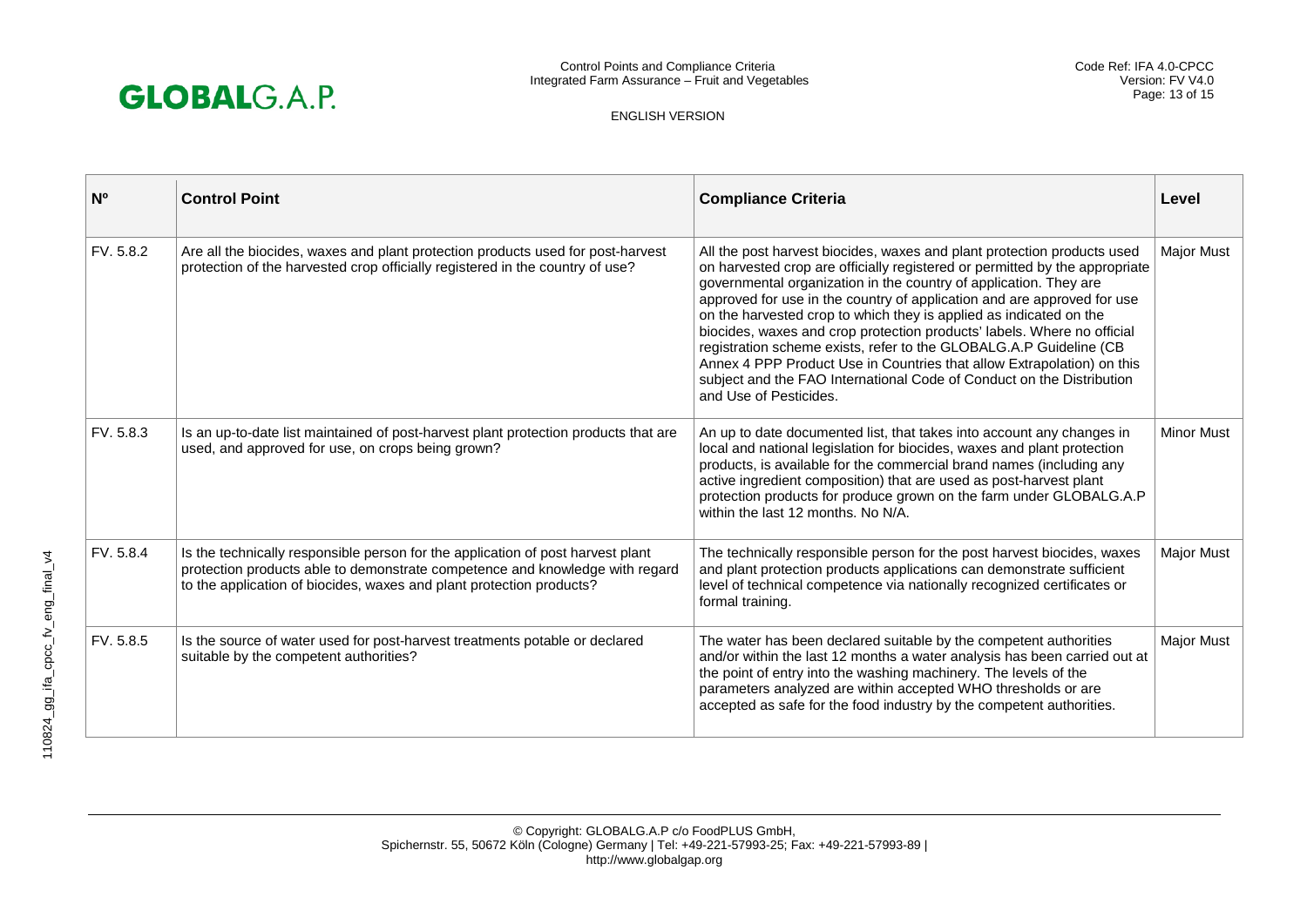

| N <sub>0</sub> | <b>Control Point</b>                                                                                                                    | <b>Compliance Criteria</b>                                                                                                                                                                                                             | Level             |
|----------------|-----------------------------------------------------------------------------------------------------------------------------------------|----------------------------------------------------------------------------------------------------------------------------------------------------------------------------------------------------------------------------------------|-------------------|
| FV. 5.8.6      | Are the biocides, waxes and plant protection products used for post-harvest<br>treatment, stored away from produce and other materials? | To avoid chemical contamination of produce, biocides, waxes and plant<br>protection products etc. are kept in a designated area, away from<br>produce.                                                                                 | Major Must        |
|                | All Records on Post Harvest Treatments are maintained and include the following criteria:                                               |                                                                                                                                                                                                                                        |                   |
| FV. 5.8.7      | Harvested crops' identity (i.e. lot or batch of produce)?                                                                               | The lot or batch of harvested crop treated is documented in all post-<br>harvest biocide, wax and plant protection product application records.                                                                                        | <b>Major Must</b> |
| FV. 5.8.8      | Location?                                                                                                                               | The geographical area, the name or reference of the farm, or harvested<br>crop handling site where the treatment was undertaken is documented in<br>all post-harvest biocide, wax and plant protection product application<br>records. | Major Must        |
| FV. 5.8.9      | Application dates?                                                                                                                      | The exact dates (day/month/year) of the applications are documented in<br>all post-harvest biocide, wax and plant protection product application<br>records.                                                                           | Major Must        |
| FV. 5.8.10     | Type of treatment?                                                                                                                      | The type of treatment used for product application (e.g. spraying,<br>drenching, gassing etc.) is documented in all post-harvest biocide, wax<br>and plant protection product application records.                                     | Major Must        |
| FV. 5.8.11     | Product trade name?                                                                                                                     | The trade names of the products applied are documented in all post-<br>harvest biocide, wax and plant protection product application records.                                                                                          | <b>Major Must</b> |
| FV. 5.8.12     | Product quantity?                                                                                                                       | The amount of product applied in weight or volume per litre of water or<br>other carrier medium is recorded in all post-harvest biocide, wax and<br>plant protection product applications records.                                     | Major Must        |